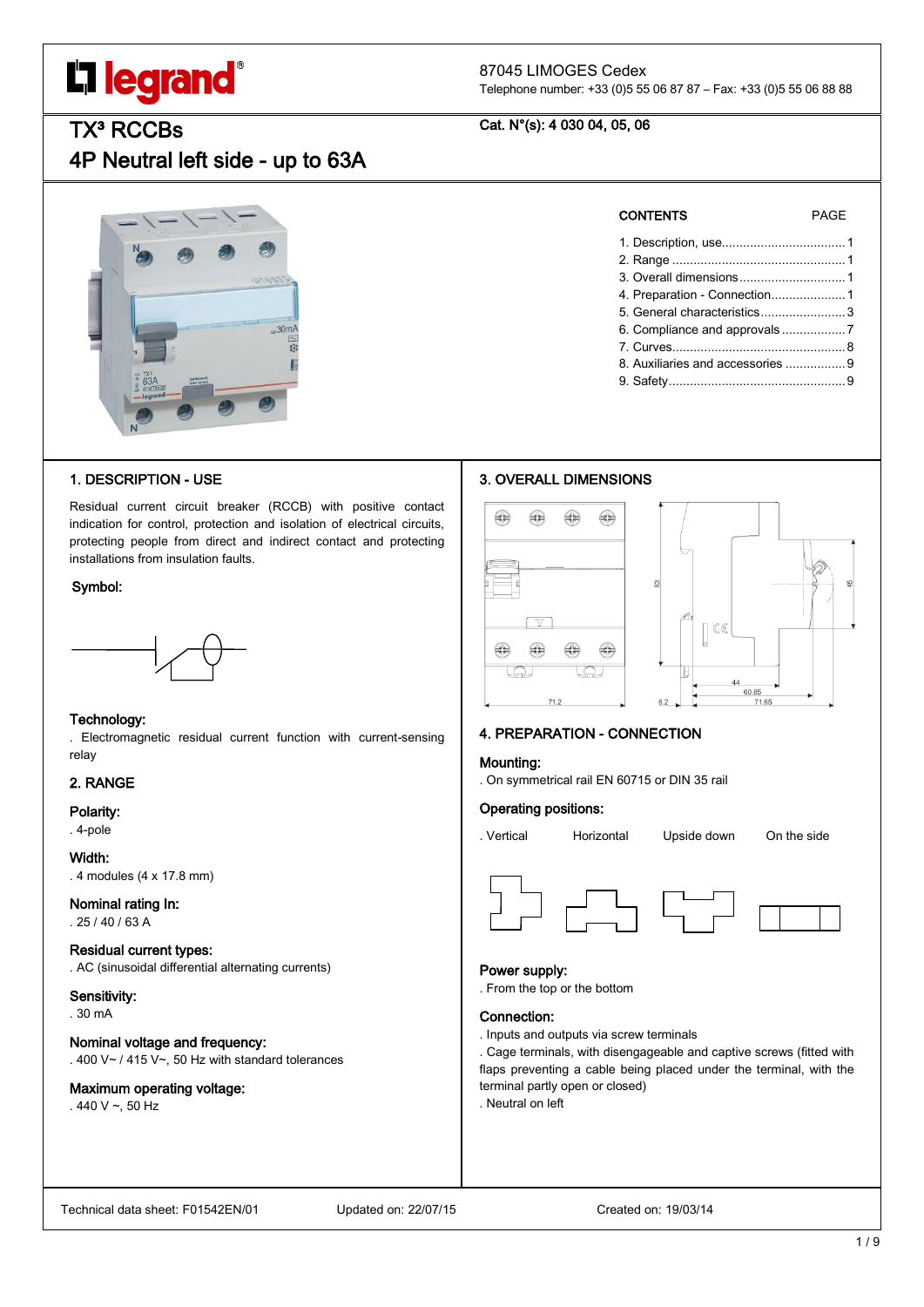# 4. PREPARATION - CONNECTION (continued)

#### Terminal arrangement:

- . Terminals protected against direct finger contact IP20, wired device
- . Alignment and spacing of the terminals permitting shutters with the other products via toothed supply busbars
- . Terminal depth: 14 mm
- . Terminal capacity: 60 mm²
- . Screw head: mixed head, slotted head and Philips / Pozidriv no. 2
- . Tightening torques:
	- Minimum / Maximum: 1.2 Nm / 3.5 Nm
	- Recommended: 2.5 Nm

#### Conductor types:

- . Copper cables at the top and bottom of the product
	- Cable cross-section:

|                | Without ferrule                       | With ferrule                          |
|----------------|---------------------------------------|---------------------------------------|
|                | $1 \times 0.75$ to 50 mm <sup>2</sup> |                                       |
| Rigid cable    | or                                    |                                       |
|                | $2 \times 0.75$ to 16 mm <sup>2</sup> |                                       |
|                | $1 \times 0.75$ to 35 mm <sup>2</sup> |                                       |
| Flexible cable | or                                    | $1 \times 0.75$ to 25 mm <sup>2</sup> |
|                | $2 \times 0.75$ to 16 mm <sup>2</sup> |                                       |

### Required tools:

- . For the terminals:
	- 5.5 mm / 6.5 mm blade screwdriver recommended
	- Pozidriv n°2 / Philips N°2 screwdriver recommended
- . For the latching:
	- 5.5 mm blade screwdriver recommended / 6 mm maximum
	- Pozidriv n°2 / Philips N°2 screwdriver recommended

#### Manual actuation:

. Manual action via ergonomic 2 position handle:

- I-On, device closed O-Off, device open

## Contact status display:

- . By marking of the product:
	- I-On : closed contacts
	- O-Off : open contacts

#### Residual current trip display:

. Handle at the bottom position, the residual current is released

#### Lockout:

. Padlocks possible in the open or closed positions with padlock support (Cat. No. 4 063 03) and Ø5 mm padlock (Cat. No. 4 063 13) or Ø6 mm padlock (Cat. No. 227 97)

#### Sealing:

. Possible in the open or closed positions

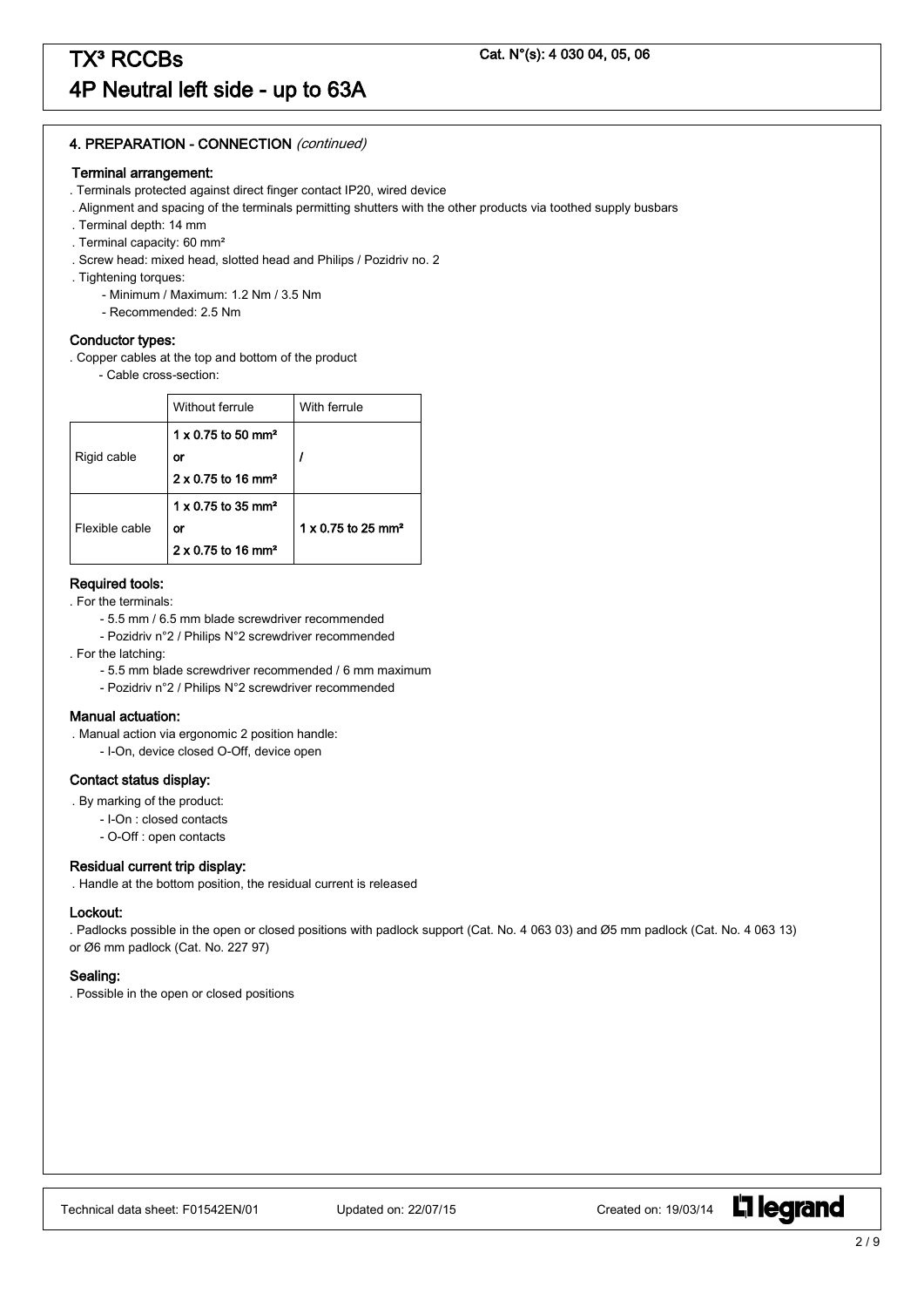# 4. PREPARATION - CONNECTION (continued)

#### Labelling:

. Circuit identification by way of a label inserted in the label holder situated on the front of the product







## 5. GENERAL CHARACTERISTICS

### Neutral earthing system:

. IT, TT and TN

#### Marking:

- . "N" marking of the neutral
- . Marking on the "front side": (by permanent ink pad printing)



. Marking on the upper panel: (by permanent ink pad printing)





Electrical diagram

# Test operating voltage:

. 30 mA AC type: from 320 V to 440 V~

#### Rated conditional short-circuit current:

. Inc = 10 kA, in accordance with EN/IEC 61008-1

# Rated conditional short-circuit residual current:

.  $IAC = 10$  kA, in accordance with EN/IEC 61008-1

#### Rated residual breaking capacity:

.  $I\Delta m = 1000$  A, in accordance with EN/IEC 61008-1

#### Rated breaking and making capacity:

| In accordance with EN/IEC 61008-1. |                |  |  |  |
|------------------------------------|----------------|--|--|--|
| . In = 25 / 40 A                   | : $Im = 500 A$ |  |  |  |
| . In = 63 A                        | : $Im = 630 A$ |  |  |  |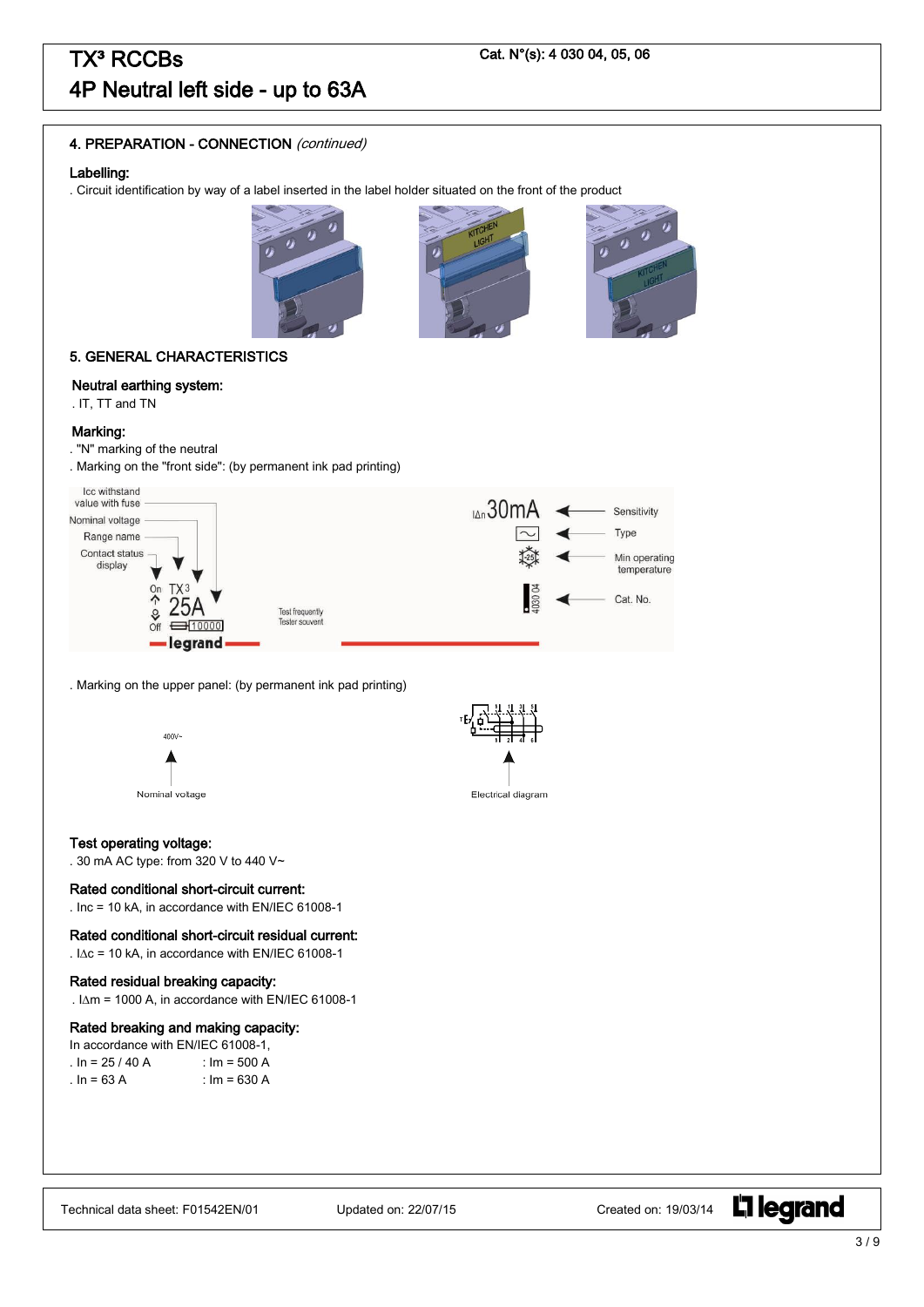#### Protection against overloads:

. The RCCB must be protected against overloads (either upstream or downstream) by a circuit breaker or a fuse which has a maximum of the same nominal current as the residual current switch

#### Protection against short-circuits:

. The RCCB must be protected upstream against short circuits using a circuit breaker or a fuse. Its resistance to short circuits when associated with a Legrand circuit breaker or fuse is compliant with the values stated in the tables below:

. Association with a circuit breaker:

|                 |              | Upstream circuit breaker | Upstream circuit breaker |
|-----------------|--------------|--------------------------|--------------------------|
|                 |              | TX <sup>3</sup> 4500 A   | TX <sup>3</sup> 6000 A   |
| Downstream RCCB | Curves       | С                        | C                        |
| TX3             | In           | $\leq 40$ A              | $\leq 40$ A              |
| $4P - 400V -$   | 25 A to 63 A | 6 <sub>k</sub> A         | 10 kA                    |

|               |              | Upstream circuit breaker                                                                                                             |                     |                     |                     |                       |
|---------------|--------------|--------------------------------------------------------------------------------------------------------------------------------------|---------------------|---------------------|---------------------|-----------------------|
|               |              | DX <sup>3</sup> 4500 / 6 kA<br>DX <sup>3</sup> 10000 / 16 kA<br>$DX^3$ 25 kA<br>DX <sup>3</sup> 6000 / 10 kA<br>$3P/4P3 \text{ mod}$ |                     |                     |                     | DX <sup>3</sup> 36 kA |
| Downstream    | Curves       | С                                                                                                                                    | <b>B. C &amp; D</b> | <b>B. C &amp; D</b> | <b>B. C &amp; D</b> | С                     |
| RCCB TX3      | <b>In</b>    | $\leq$ 32 A                                                                                                                          | $\leq 63$ A         | $\leq$ 125 A        | $\leq$ 125 A        | $\leq 80$ A           |
| $4P - 400V$ ~ | 25 A to 63 A | 6 kA                                                                                                                                 | <b>10 kA</b>        | 16 kA               | 25 kA               | 36 kA                 |

|               |              | Upstream circuit breaker |              |              |                                              |              |
|---------------|--------------|--------------------------|--------------|--------------|----------------------------------------------|--------------|
|               |              | DX <sup>3</sup> 50 kA    |              |              | DPX $3$ 160 / DPX $3$ 160 + residual current |              |
|               |              |                          | 16 kA        | 25 kA        | 36 kA                                        | 50 kA        |
| Downstream    | Curves       | <b>B. C &amp; D</b>      |              |              |                                              |              |
| RCCB TX3      | In.          | $\leq 63$ A              | $\leq$ 160 A | $\leq$ 160 A | ≤ 160 A                                      | $\leq$ 160 A |
| $4P - 400V$ ~ | 25 A to 63 A | 50 kA                    | 16 kA        | 25 kA        | 25 kA                                        | 25 kA        |

. Association with circuit breakers: case of a double fault, in IT system – Resistance to the Icc of a single pole

|                           |                                 | Circuit breaker |                   |  |  |  |
|---------------------------|---------------------------------|-----------------|-------------------|--|--|--|
|                           |                                 | upstream        |                   |  |  |  |
| Downstream<br><b>RCCB</b> | DX <sup>3</sup>                 | DX <sup>3</sup> | DX <sup>3</sup>   |  |  |  |
|                           | 3P/4P                           | 3P/4P           | 1P / 2P / 3P / 4P |  |  |  |
|                           | 3 mod                           | 3 mod           |                   |  |  |  |
|                           | 4500 A / 6 kA<br>6000 A / 10 kA |                 |                   |  |  |  |
| At 400 V                  | 3 kA                            | 3 kA            | 3 kA              |  |  |  |

Technical data sheet: F01542EN/01 Updated on: 22/07/15 Created on: 19/03/14

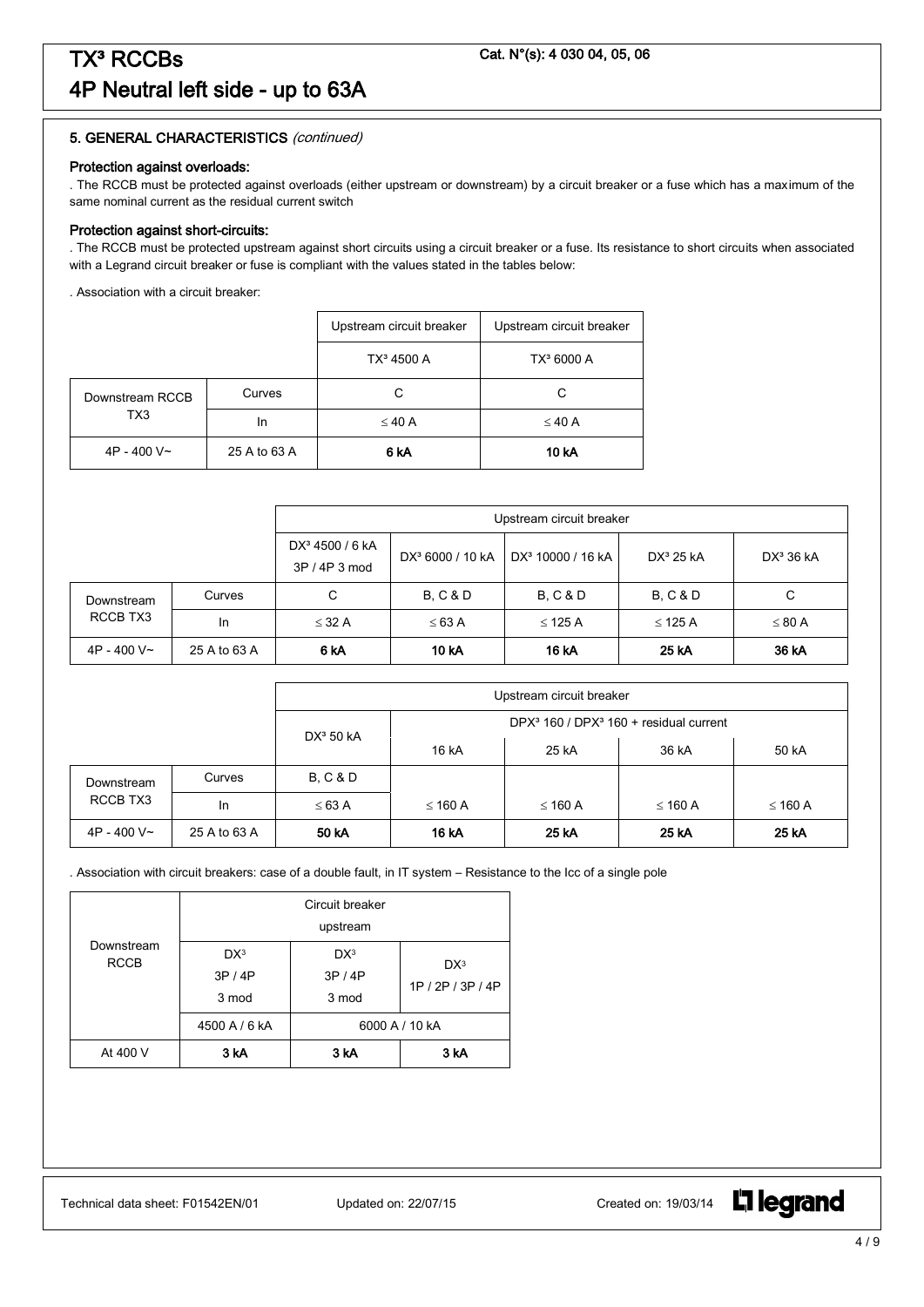#### Protection against short circuits (continued):

. Association with circuit breakers: case of a double fault, in IT system – Resistance to the Icc of a single pole

|             | Circuit breaker                                                          |                            |                   |  |  |  |  |
|-------------|--------------------------------------------------------------------------|----------------------------|-------------------|--|--|--|--|
| Downstream  | upstream                                                                 |                            |                   |  |  |  |  |
| <b>RCCB</b> | DX <sup>3</sup><br>DX <sup>3</sup><br>DX <sup>3</sup><br>DX <sup>3</sup> |                            |                   |  |  |  |  |
|             | 1P / 2P / 3P / 4P                                                        | 1P / 2P / 3P/ 4P           | 1P / 2P / 3P / 4P |  |  |  |  |
|             | 10,000 A / 16 kA<br>36 kA<br>36 kA<br>25 kA                              |                            |                   |  |  |  |  |
| At 400 V    | 4 kA                                                                     | 6.25 kA<br>9 kA<br>12.5 kA |                   |  |  |  |  |

. Association with a fuse:

| Downstream   | Upstream                                    |  |  |  |  |
|--------------|---------------------------------------------|--|--|--|--|
| RCCB TX3     | gG or aM type fuse                          |  |  |  |  |
| Rating       | $\leq 50$ A<br>63 A<br>80 A<br>$\geq$ 100 A |  |  |  |  |
| 25 A to 63 A | 100 kA<br>50 kA<br><b>15 kA</b><br>10 kA    |  |  |  |  |

# Power dissipated by the device:

| <b>RCCB</b> |             | Power dissipated by the device (In) |
|-------------|-------------|-------------------------------------|
| Rating      | Sensitivity | AC type                             |
| 25 A        | 30 mA       | 6 W                                 |
| 40 A        | 30 mA       | 15.3 W                              |
| 63 A        | 30 mA       | 11.8 W                              |

#### Temperature derating:

. Reference temperature: 30°C in accordance with standard IEC/EN 60947-2

|          |                 | Ambient Temperature/In |               |                |                |                |                |                |                |
|----------|-----------------|------------------------|---------------|----------------|----------------|----------------|----------------|----------------|----------------|
| In $(A)$ | $-25^{\circ}$ C | $-10^{\circ}$ C        | $0^{\circ}$ C | $10^{\circ}$ C | $20^{\circ}$ C | $30^{\circ}$ C | $40^{\circ}$ C | $50^{\circ}$ C | $60^{\circ}$ C |
| 25 A     | 25              | 25                     | 25            | 25             | 25             | 25             | 25             | 25             | 25             |
| 40 A     | 40              | 40                     | 40            | 40             | -40            | 40             | 40             | 25             | 25             |
| 63 A     | 63              | 63                     | 63            | 63             | 63             | 63             | 63             | 40             | 40             |

#### Specific use:

. Appropriate to operate in humid atmosphere and polluted by a chlorined environment (pool-type)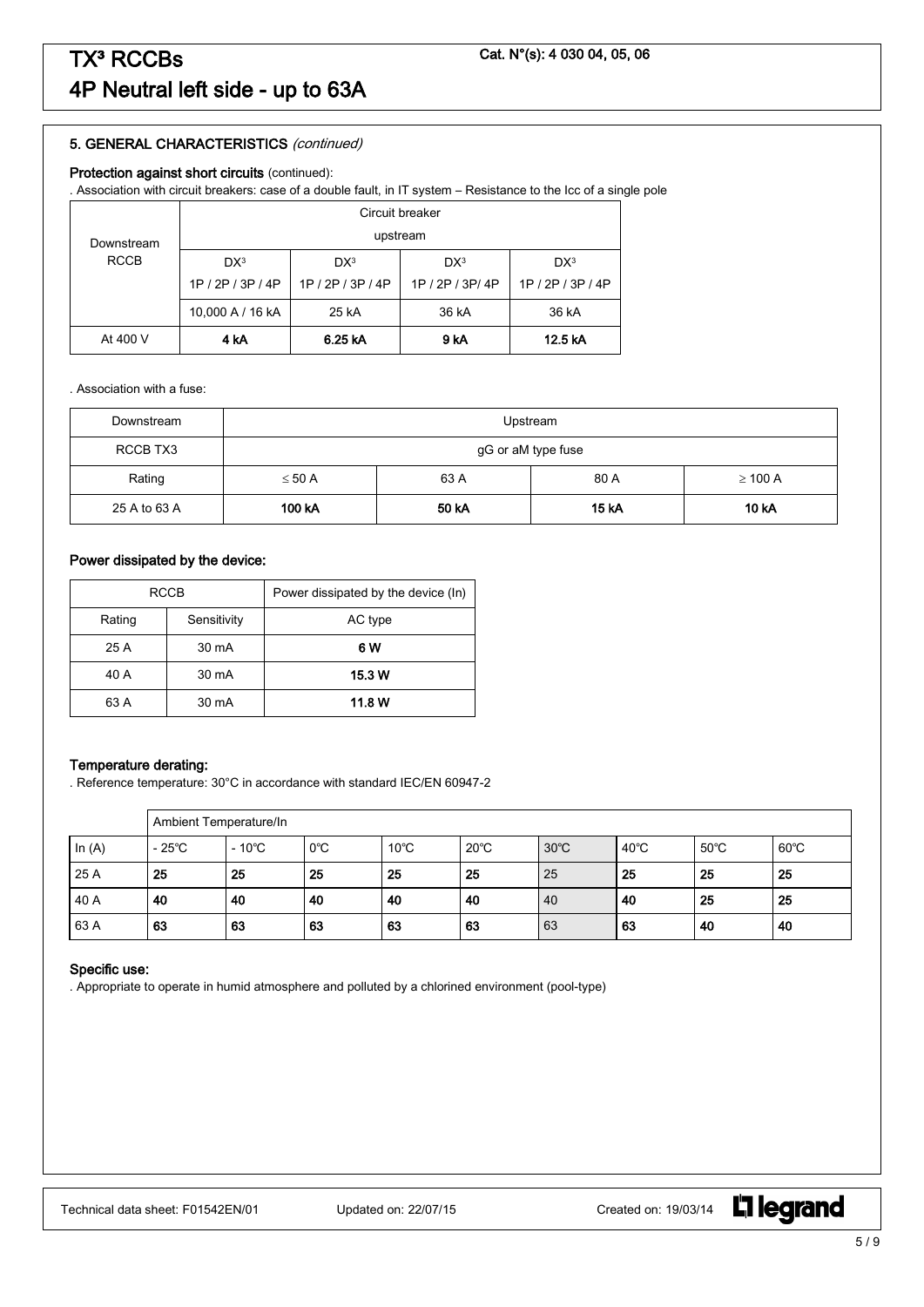#### Weight per device:

| Catalogue Number | Description       | Weight (kg) |
|------------------|-------------------|-------------|
| 4 030 04         | 25 A AC type 30MA | 0.34        |
| 4 030 05         | 40 A AC type 30MA | 0,34        |
| 4 030 06         | 63 A AC type 30MA | 0.37        |

#### Packaged volume and quantity:

|                              | Volume $(dm^3)$ | Packaging |  |
|------------------------------|-----------------|-----------|--|
| For all catalogue<br>numbers | 0.70            | per unit  |  |

#### 5. GENERAL CHARACTERISTICS (continued)

#### Isolation distance: (distance between the contacts)

- . Handle in open position O-Off:
	- Neutral pole: greater than 4.5 mm
	- Phase pole: greater than 5.5 mm

#### Rated insulation voltage:

. Ui = 500 V

#### Insulation resistance:

. 2 M $\Omega$ 

#### Degree of pollution:

. 2

#### Dielectric strength:

. 2000 V - 50 Hz

#### Impulse withstand voltage:

#### . Uimp  $= 4$  kV

#### Protection from false tripping:

. 0.5 µs/100 kHz damped recurring wave = 200 A

- .  $8/20 \,\mu s$  wave:
	- $-$  AC type = 250 A

#### Protection classes:

- . Terminals protected against direct contact: - IP20 (wired device)
- . Front side protected against direct contact:  $-$  IP40
- . Class II in relation to metallic conductive parts
- . Protection against impacts: - IK04

#### Plastic materials used:

. Parts made of polyamide and P.B.T.

#### Enclosure heat and fire resistance:

. Resistance to incandescent wire tests at 960℃, in accordance with standard IEC/EN 61008-1

. Classification V2, in accordance with standard UL94

#### Device's upper heating value:

. Estimated heating value of a 40A 30mA AC device: 4.30 MJ

#### Handle opening and closing forces:

. Force of 42 N for closing - (all ratings)

. Force of 13 N for opening - (all ratings)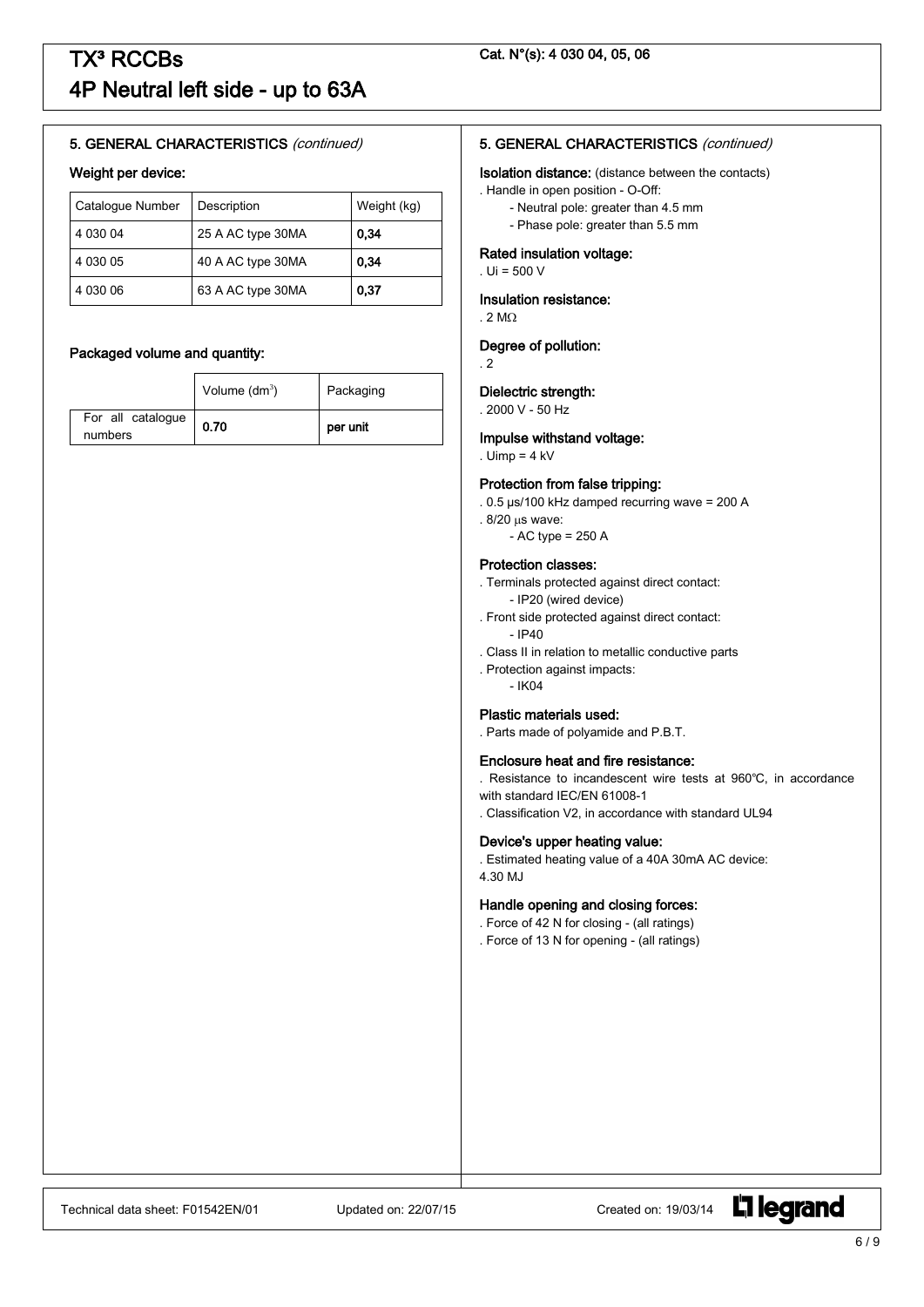#### Mechanical endurance:

- . Conforms to standard NF EN 61008-1
- . Tested with 20,000 operations with no load

#### Electrical endurance:

- . Conforms to standard NF EN 61008-1
- . Tested with 10,000 operations with load (at In x Cos  $\varphi$  0.9)
- . Tested with 2,000 residual current trip operations using the test button or the fault current

#### Ambient temperatures:

- . Operating : 25°C / + 60°C
- . Storage : 40℃ / + 70℃

### Derating of RCCBs function of the number of devices placed side by side:

When several RCCBs are installed side by side and operate simultaneously, the heat dissipation of one pole is limited. This results in an increased operating temperature for the RCCBs which may cause false tripping. Applying the following coefficients to the operating currents is recommended.

| Number of circuit breakers<br>side by side | Coefficient |
|--------------------------------------------|-------------|
| $2 - 3$                                    | 0.9         |
| $4 - 5$                                    | 0.8         |
| $6 - 9$                                    | 0.7         |
| $\geq 10$                                  | 0.6         |

These values are provided by recommendation IEC 60439-1 and the standards NF C 63421 and EN 60439-1.

In order to avoid having to use these coefficients there must be good ventilation and the devices must be kept apart using the spacing elements Cat. No. 4 063 07 (0.5 module).

#### Influence of the altitude:

|                                 |    | $2,000 \; m$ | $3,000 \; m$ | 4,000 m | 5,000 m |
|---------------------------------|----|--------------|--------------|---------|---------|
| <b>Dielectric</b><br>strength   |    | 2,000 V      | 2,000 V      | 2,000 V | 1,500 V |
| Maximum<br>operating<br>voltage |    | 400 V        | 400 V        | 400 V   | 400 V   |
| Derating<br>$30^{\circ}$ C      | at | none         | none         | none    | none    |

#### DC operation:

. Cannot be used with DC

#### Operation at 400 Hz:

. Cannot be used at 400 Hz

#### Operation at 60 Hz:

. Only rating 25A can be used at 60Hz.

## 5. GENERAL CHARACTERISTICS (continued)

Resistance to sinusoidal vibrations: (in accordance with IEC 68.2.6)

. Axes:  $x / y / z$ 

- . Frequency: 10 to 55 Hz
- . Acceleration:  $3 g (1 g = 9.81 m.s<sup>-2</sup>)$

#### Resistance to tremors :

. Conforms to standard NF EN 61008-1

# 6. COMPLIANCE AND APPROVALS

#### In accordance with standards:

- . NF EN 61008-1/IEC 61008-1
- . EN/IEC 60 529 (IP)

#### Environment: respect – Compliance with EEC directives:

. Compliance with European Union Directives

. Compliance with Directive 2002/95/EC of 27/01/03 known as "RoHS" which provides for a restriction on the use of dangerous substances such as lead, mercury, cadmium, hexavalent chromium and polybrominated biphenyl (PBB) and polybrominated diphenyl ether (PBDE) brominated flame retardants from 1st July 2006 . Compliance with the Directive 91/338/EEC of 18/06/91 and decree

94-647 of 27/07/94

# Usage in special conditions:

. Category C compliant (testing temperature of -25°C to +70°C, resistant to salt spray) in accordance with the classification defined in Appendix Q of standard IEC/EN 60947-1

#### Plastic materials:

- . Zero halogen plastic materials.
- . Labelling compliant with ISO 11469 and ISO 1043.

#### Packaging:

. Design and manufacture of packaging compliant with decree 98-638 of 20/07/98 and Directive 94/62/EC



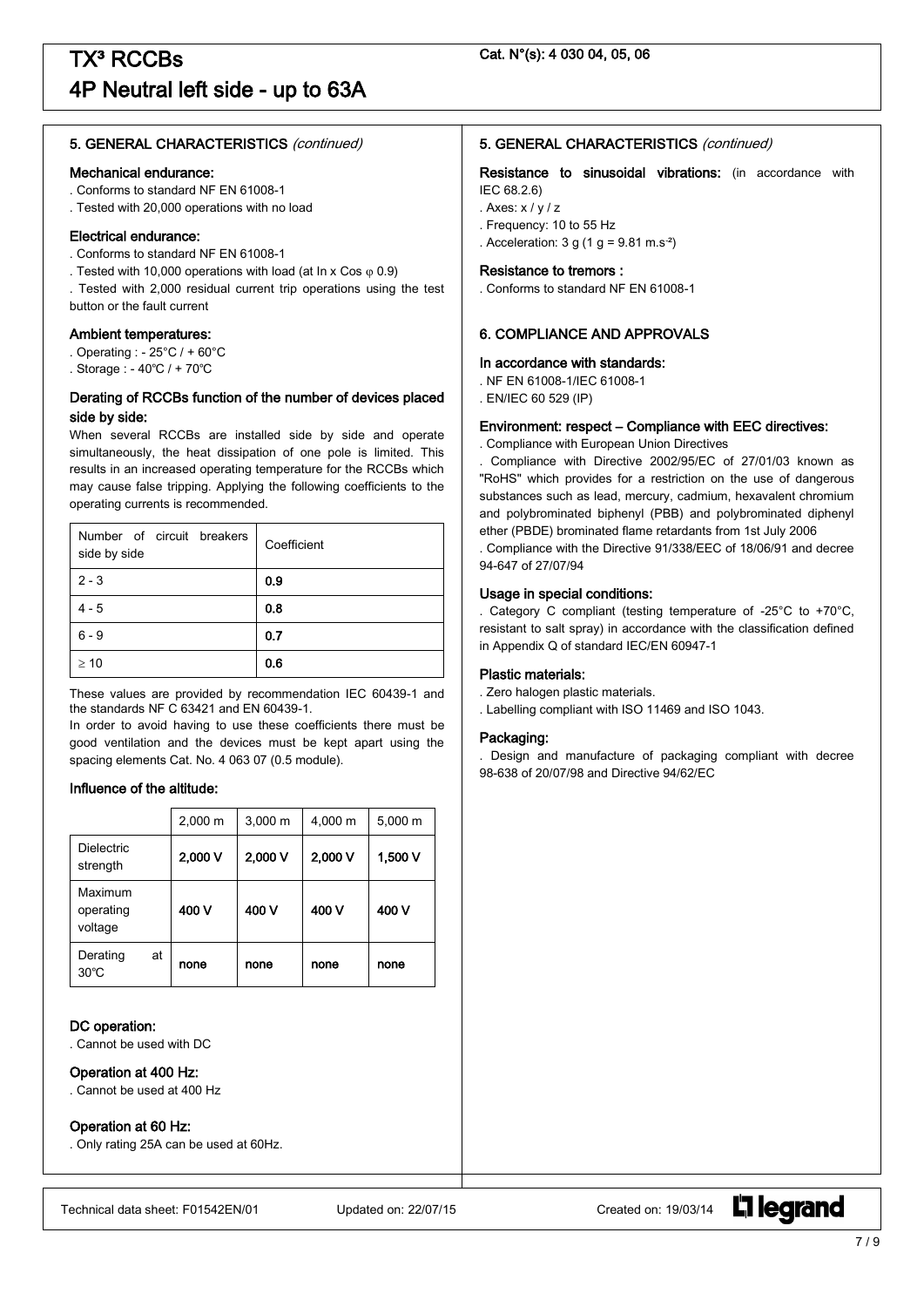# 7. CURVES

# Tripping current curves:

. Tripping time curve depending on the value of the fault current: